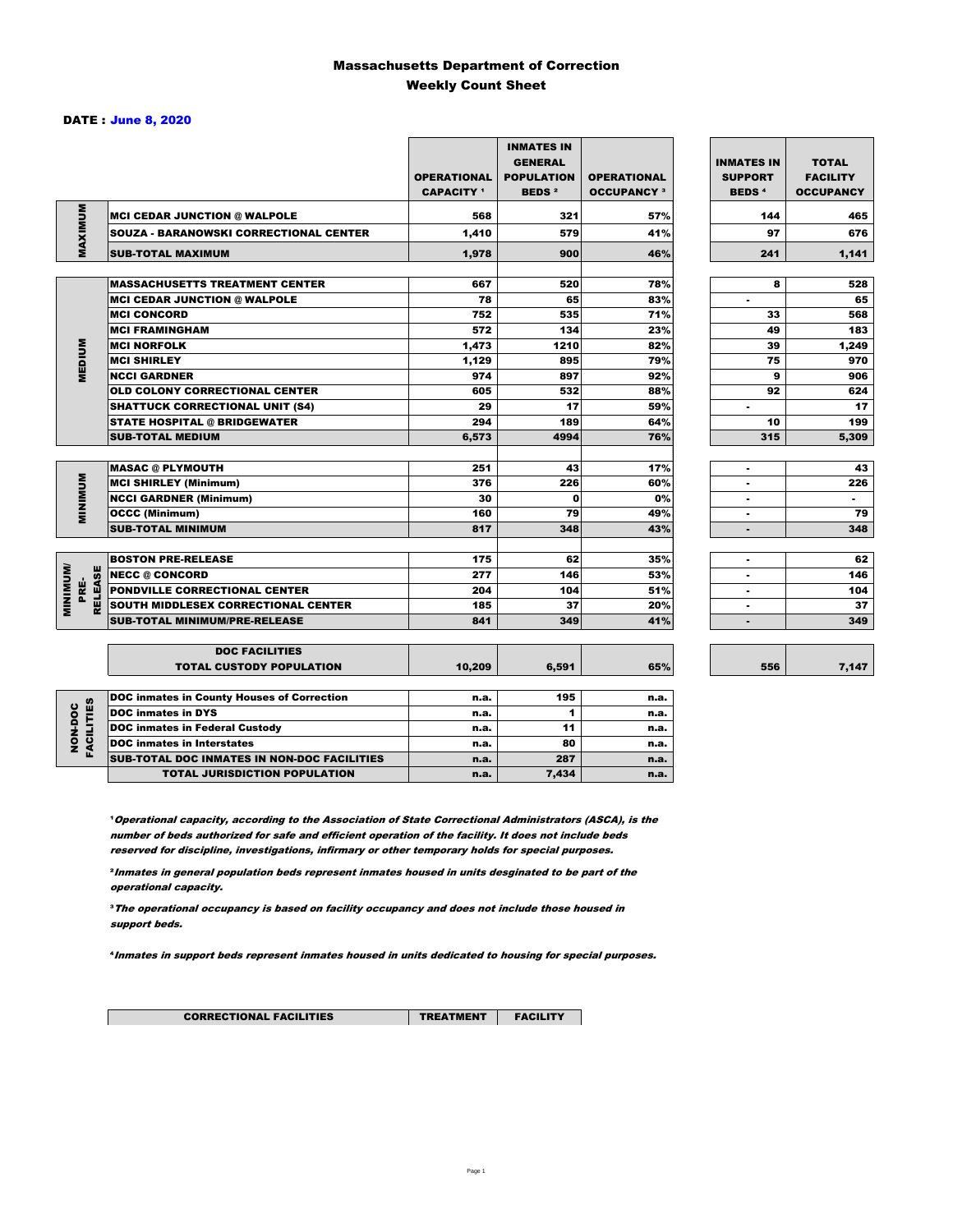### Massachusetts Department of Correction Weekly Count Sheet

| <b>HOSPITAL MISSION</b>             | <b>BEDS</b> | <b>OCCUPANCY</b> |
|-------------------------------------|-------------|------------------|
| <b>SHATTUCK CORRECTIONAL UNIT</b>   | 29          |                  |
| <b>STATE HOSPITAL @ BRIDGEWATER</b> | 372         | 189              |
| <b>TOTAL</b>                        | 401         | 206              |

|                                                                | <b>FACILITY</b>  |
|----------------------------------------------------------------|------------------|
| <b>DOC INMATES IN COUNTY FACILITIES</b>                        | <b>OCCUPANCY</b> |
| <b>BARNSTABLE COUNTY</b>                                       |                  |
| <b>BERKSHIRE COUNTY</b>                                        | 5                |
| <b>BRISTOL COUNTY</b>                                          |                  |
| <b>DUKES COUNTY</b>                                            |                  |
| <b>ESSEX COUNTY</b>                                            | 1                |
| <b>FRANKLIN COUNTY</b>                                         | 10               |
| <b>HAMPDEN COUNTY*</b>                                         | 122              |
| <b>HAMPSHIRE COUNTY</b>                                        | 9                |
| <b>MIDDLESEX COUNTY</b>                                        | ۰                |
| <b>NORFOLK COUNTY</b>                                          | ۰                |
| <b>PLYMOUTH COUNTY</b>                                         | 47               |
| <b>SUFFOLK COUNTY</b>                                          | 1                |
| <b>WORCESTER COUNTY</b>                                        |                  |
| <b>TOTAL</b>                                                   | 195              |
| *Note* Hampden County has 59 Section 35 inmates (Stoney Brook) |                  |
|                                                                | <b>EACH ITV</b>  |

| <b>DOC INMATES IN OTHER FACILITIES</b> | <b>FACILITY</b><br><b>OCCUPANCY</b> |
|----------------------------------------|-------------------------------------|
| <b>FEDERAL BUREAU OF PRISONS</b>       |                                     |
| <b>DYS</b>                             |                                     |
| <b>INTERSTATES</b>                     | 80                                  |
| <b>TOTAL</b>                           |                                     |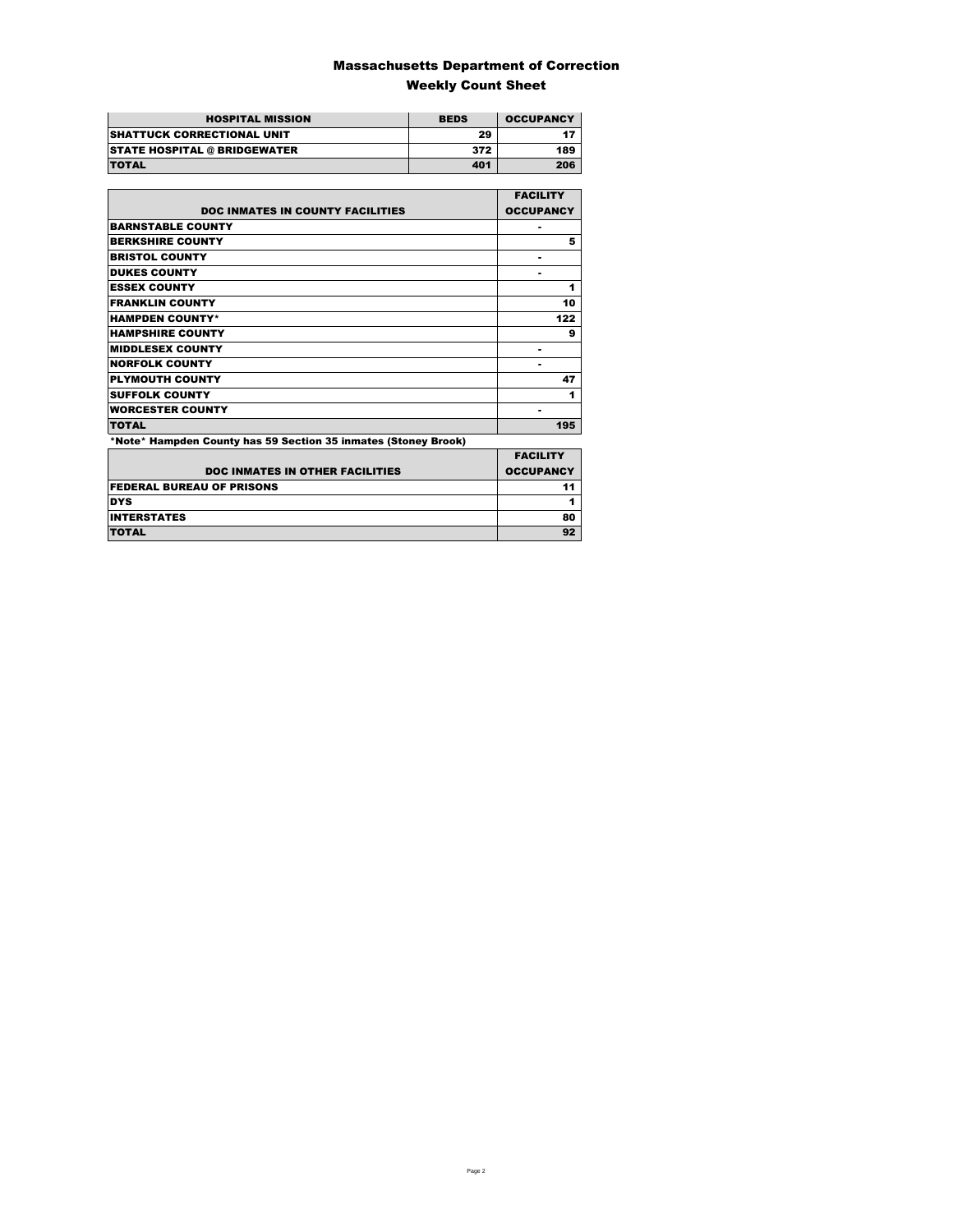#### **06/08/20**

| <b>COUNTY</b>                           | <b>SECURITY LEVEL</b>                |                                |                                 |                              |                                  |                                |                                 |                              |                                     |                        | <b>TOTAL</b>                  |                                                                                                                                                              |
|-----------------------------------------|--------------------------------------|--------------------------------|---------------------------------|------------------------------|----------------------------------|--------------------------------|---------------------------------|------------------------------|-------------------------------------|------------------------|-------------------------------|--------------------------------------------------------------------------------------------------------------------------------------------------------------|
| <b>BARNSTABLE</b>                       | <b>TYPE</b>                          | <b>MAXIMUM</b>                 |                                 | <b>MEDIUM</b>                |                                  |                                | <b>MINIMUM</b>                  |                              | <b>PRE-RELEASE</b>                  |                        | <b>TOTAL</b>                  |                                                                                                                                                              |
|                                         |                                      | <b>MALE</b>                    | <b>FEMALE</b>                   | <b>MALE</b>                  | <b>FEMALE</b>                    | <b>MALE</b>                    | <b>FEMALE</b>                   | <b>MALE</b>                  | <b>FEMALE</b>                       | <b>MALE</b>            | <b>FEMALE</b>                 | <b>FACILITY</b>                                                                                                                                              |
|                                         | <b>COUNTY</b>                        | $\mathbf 0$                    | $\mathbf{0}$                    | 76                           | 8                                | $\mathbf 0$                    | 0                               | $\mathbf{0}$                 | $\mathbf{0}$                        | 76                     | 8                             | 84                                                                                                                                                           |
| <b>HOUSE OF</b>                         | <b>STATE</b>                         | $\mathbf{0}$                   | $\mathbf 0$                     | 0                            | $\overline{0}$                   | $\mathbf 0$                    | $\overline{0}$                  | $\mathbf{0}$                 | $\overline{0}$                      | $\mathbf 0$            | $\mathbf 0$                   | $\mathbf 0$                                                                                                                                                  |
| <b>CORRECTION</b>                       | FEDERAL<br><b>TOTAL</b>              | $\mathbf 0$<br>$\mathbf 0$     | $\mathbf{0}$<br>$\mathbf{0}$    | 0<br>76                      | 0<br>8                           | $\mathbf{0}$<br>$\overline{0}$ | $\mathbf 0$<br>$\mathbf 0$      | $\mathbf 0$<br>$\mathbf{0}$  | $\overline{0}$<br>$\mathbf 0$       | $\mathbf 0$<br>76      | 0<br>8                        | $\mathbf 0$<br>84                                                                                                                                            |
|                                         | <b>COUNTY</b>                        | $\mathbf 0$                    | $\mathbf{0}$                    | 82                           | 6                                | $\overline{0}$                 | $\mathbf 0$                     | $\mathbf 0$                  | $\overline{0}$                      | 82                     | 6                             | 88                                                                                                                                                           |
| JAIL                                    | <b>OTHER COUNTY</b>                  | $\mathbf 0$                    | $\mathbf{0}$                    | 0                            | 0                                | $\mathbf{0}$                   | $\overline{0}$                  | $\mathbf 0$                  | $\overline{0}$                      | $\mathbf 0$            | $\mathbf 0$                   | $\bf{0}$                                                                                                                                                     |
|                                         | <b>FEDERAL</b>                       | $\overline{0}$                 | $\mathbf{0}$                    | 0                            | $\Omega$                         | $\Omega$                       | $\mathbf 0$                     | $\Omega$                     | $\overline{0}$                      | $\mathbf 0$            | 0                             | $\mathbf 0$                                                                                                                                                  |
|                                         | <b>TOTAL</b>                         | $\overline{0}$                 | $\Omega$                        | 82                           | 6                                | $\Omega$                       | $\overline{0}$                  | $\Omega$                     | $\overline{0}$                      | 82                     | 6                             | 88                                                                                                                                                           |
|                                         | <b>FACILITY TOTAL</b>                | 0                              | 0                               | 158                          | 14                               | $\mathbf{0}$                   | 0                               | 0                            | 0                                   | 158                    | 14                            | 172                                                                                                                                                          |
| <b>BERKSHIRE</b>                        | <b>TYPE</b>                          |                                | <b>MAXIMUM</b>                  | <b>MEDIUM</b>                |                                  |                                | <b>MINIMUM</b>                  |                              | <b>PRE-RELEASE</b>                  |                        | <b>TOTAL</b>                  |                                                                                                                                                              |
|                                         |                                      | <b>MALE</b>                    | <b>FEMALE</b>                   | <b>MALE</b>                  | <b>FEMALE</b>                    | <b>MALE</b>                    | <b>FEMALE</b>                   | <b>MALE</b>                  | <b>FEMALE</b>                       | <b>MALE</b>            | <b>FEMALE</b>                 | <b>FACILITY</b>                                                                                                                                              |
|                                         | <b>COUNTY</b>                        | $\mathbf{0}$                   | $\mathbf 0$                     | 60                           | 0                                | $\mathbf{0}$                   | $\mathbf{0}$                    | $\mathbf{0}$                 | $\mathbf 0$                         | 60                     | 0                             | 60                                                                                                                                                           |
| <b>HOUSE OF</b><br><b>CORRECTION</b>    | <b>STATE</b><br><b>FEDERAL</b>       | 0<br>$\mathbf 0$               | $\mathbf{0}$<br>$\mathbf 0$     | 5<br>0                       | $\mathbf 0$<br>$\overline{0}$    | $\mathbf{0}$<br>$\mathbf{0}$   | $\mathbf 0$<br>$\overline{0}$   | $\mathbf{0}$<br>$\mathbf{0}$ | $\mathbf{0}$<br>$\overline{0}$      | 5<br>$\mathbf 0$       | 0<br>0                        | 5<br>$\mathbf 0$                                                                                                                                             |
|                                         | <b>TOTAL</b>                         | $\overline{0}$                 | $\mathbf{0}$                    | 65                           | $\overline{0}$                   | $\overline{0}$                 | $\overline{0}$                  | $\mathbf{0}$                 | $\overline{0}$                      | 65                     | $\overline{0}$                | 65                                                                                                                                                           |
|                                         | <b>COUNTY</b>                        | $\overline{0}$                 | $\overline{0}$                  | 87                           | $\overline{0}$                   | $\mathbf 0$                    | $\overline{0}$                  | $\overline{0}$               | $\overline{0}$                      | 87                     | $\mathbf{0}$                  | 87                                                                                                                                                           |
| <b>JAIL</b>                             | <b>OTHER COUNTY</b>                  | 0                              | $\mathbf{0}$                    | 0                            | $\overline{0}$                   | $\Omega$                       | $\mathbf 0$                     | $\Omega$                     | $\mathbf{0}$                        | $\mathbf 0$            | $\mathbf{0}$                  | $\mathbf 0$                                                                                                                                                  |
|                                         | <b>FEDERAL</b>                       | $\mathbf 0$                    | $\mathbf{0}$                    | 0                            | $\overline{0}$                   | $\mathbf{0}$                   | $\overline{0}$                  | $\mathbf 0$                  | $\overline{0}$                      | $\mathbf 0$            | $\mathbf{0}$                  | $\mathbf 0$                                                                                                                                                  |
|                                         | <b>TOTAL</b>                         | $\mathbf 0$                    | $\mathbf{0}$                    | 87                           | $\overline{0}$                   | $\mathbf{0}$                   | $\mathbf 0$                     | $\mathbf{0}$                 | $\mathbf 0$                         | 87                     | $\overline{0}$                | 87                                                                                                                                                           |
|                                         | <b>FACILITY TOTAL</b>                | 0                              | $\mathbf{0}$                    | 152                          | 0                                | 0                              | $\bf{0}$                        | 0                            | 0                                   | 152                    | 0                             | 152                                                                                                                                                          |
| <b>BRISTOL</b>                          | <b>TYPE</b>                          | <b>MAXIMUM</b>                 |                                 | <b>MEDIUM</b>                |                                  |                                | <b>MINIMUM</b>                  |                              | <b>PRE-RELEASE</b>                  |                        | <b>TOTAL</b>                  |                                                                                                                                                              |
| <b>Ash Street</b>                       |                                      | <b>MALE</b>                    | <b>FEMALE</b>                   | <b>MALE</b>                  | <b>FEMALE</b>                    | <b>MALE</b>                    | <b>FEMALE</b>                   | <b>MALE</b>                  | <b>FEMALE</b>                       | <b>MALE</b>            | <b>FEMALE</b>                 | <b>FACILITY</b>                                                                                                                                              |
|                                         | <b>COUNTY</b>                        | 0                              | $\mathbf{0}$                    | 15                           | $\mathbf 0$                      | $\mathbf 0$                    | 0                               | $\mathbf{0}$                 | $\mathbf{0}$                        | 15                     | 0                             | 15                                                                                                                                                           |
| <b>HOUSE OF</b>                         | <b>STATE</b>                         | $\mathbf{0}$                   | $\mathbf{0}$                    | 0                            | $\mathbf 0$                      | $\mathbf{0}$                   | $\mathbf{0}$                    | $\mathbf{0}$                 | $\mathbf{0}$                        | 0                      | 0                             | $\pmb{0}$                                                                                                                                                    |
| <b>CORRECTION</b>                       | <b>FEDERAL</b>                       | $\mathbf{0}$<br>$\overline{0}$ | $\mathbf{0}$<br>$\mathbf{0}$    | 0                            | $\overline{0}$<br>$\overline{0}$ | $\mathbf{0}$<br>$\mathbf 0$    | $\mathbf{0}$<br>$\overline{0}$  | $\mathbf{0}$<br>$\mathbf{0}$ | $\overline{0}$<br>$\overline{0}$    | $\mathbf 0$            | 0<br>$\overline{0}$           | $\mathbf 0$<br>15                                                                                                                                            |
|                                         | <b>TOTAL</b><br><b>COUNTY</b>        | $\overline{0}$                 | $\Omega$                        | 15<br>76                     | $\overline{0}$                   | $\mathbf 0$                    | $\overline{0}$                  | $\overline{0}$               | $\overline{0}$                      | 15<br>76               | $\overline{0}$                | 76                                                                                                                                                           |
| JAIL                                    | <b>OTHER COUNTY</b>                  | $\mathbf 0$                    | $\mathbf 0$                     | 0                            | $\overline{0}$                   | $\mathbf{0}$                   | $\overline{0}$                  | $\mathbf 0$                  | $\overline{0}$                      | $\mathbf 0$            | $\mathbf{0}$                  | $\mathbf 0$                                                                                                                                                  |
|                                         | FEDERAL                              | $\overline{0}$                 | $\mathbf{0}$                    | 0                            | $\overline{0}$                   | $\Omega$                       | $\mathbf 0$                     | $\Omega$                     |                                     | $\mathbf 0$            | 0                             | $\mathbf 0$                                                                                                                                                  |
|                                         | <b>TOTAL</b>                         | $\overline{0}$                 | $\mathbf{0}$                    | 76                           | $\overline{0}$                   | $\overline{0}$                 | $\overline{0}$                  | $\overline{0}$               | $\mathbf{0}$                        | 76                     | $\overline{0}$                | 76                                                                                                                                                           |
|                                         | <b>FACILITY TOTAL</b>                | 0                              |                                 |                              | 0                                | 0                              |                                 |                              |                                     | 91                     | 0                             | 91                                                                                                                                                           |
|                                         |                                      |                                | 0                               | 91                           |                                  |                                | 0                               | 0                            | 0                                   |                        |                               |                                                                                                                                                              |
| <b>BRISTOL</b>                          | <b>TYPE</b>                          |                                |                                 | <b>MEDIUM</b>                |                                  |                                |                                 |                              |                                     |                        |                               |                                                                                                                                                              |
| <b>Dartmouth</b>                        |                                      | <b>MAXIMUM</b><br><b>MALE</b>  | <b>FEMALE</b>                   | <b>MALE</b>                  | <b>FEMALE</b>                    | <b>MALE</b>                    | <b>MINIMUM</b><br><b>FEMALE</b> | <b>MALE</b>                  | <b>PRE-RELEASE</b><br><b>FEMALE</b> | <b>MALE</b>            | <b>TOTAL</b><br><b>FEMALE</b> | <b>FACILITY</b>                                                                                                                                              |
|                                         | <b>COUNTY</b>                        | $\mathbf 0$                    | $\mathbf 0$                     | 151                          | 0                                | 0                              | 0                               | $\mathbf 0$                  | $\overline{0}$                      | 151                    | 0                             | 151                                                                                                                                                          |
| <b>HOUSE OF</b>                         | <b>STATE</b>                         | $\mathbf 0$                    | $\mathbf{0}$                    | 0                            | $\overline{0}$                   | $\Omega$                       | 0                               | $\Omega$                     | $\mathbf{0}$                        | 0                      | $\mathbf 0$                   | 0                                                                                                                                                            |
| <b>CORRECTION</b>                       | <b>FEDERAL</b>                       | $\mathbf 0$                    | $\mathbf{0}$                    | 0                            | 0                                | $\mathbf 0$                    | 0                               | $\mathbf 0$                  | $\mathbf{0}$                        | $\mathbf 0$            | 0                             |                                                                                                                                                              |
|                                         | <b>TOTAL</b>                         | $\overline{0}$                 | $\mathbf{0}$                    | 151                          | $\mathbf 0$                      | $\overline{0}$                 | $\mathbf 0$                     | $\mathbf{0}$                 | $\overline{0}$                      | 151                    | $\overline{0}$                | 151                                                                                                                                                          |
| JAIL                                    | <b>COUNTY</b><br><b>OTHER COUNTY</b> | $\mathbf 0$<br>$\overline{0}$  | $\mathbf{0}$<br>$\mathbf{0}$    | 274<br>66                    | 8<br>$\overline{0}$              | $\mathbf 0$<br>$\mathbf{0}$    | $\mathbf 0$<br>$\overline{0}$   | $\mathbf{0}$<br>$\Omega$     | $\mathbf 0$<br>$\overline{0}$       | 274<br>66              | 8<br>0                        | 282                                                                                                                                                          |
|                                         | FEDERAL                              | $\mathbf 0$                    | $\mathbf{0}$                    | 0                            | 0                                | $\mathbf{0}$                   | 0                               | $\mathbf{0}$                 | 0                                   | 0                      | 0                             | 66<br>$\mathbf 0$                                                                                                                                            |
|                                         | <b>TOTAL</b>                         | $\mathbf 0$                    | $\overline{0}$                  | 340                          | 8                                | $\mathbf 0$                    | $\mathbf 0$                     | $\overline{0}$               | $\mathbf 0$                         | 340                    | 8                             | 348                                                                                                                                                          |
|                                         | <b>FACILITY TOTAL</b>                | $\mathbf{0}$                   | $\mathbf{0}$                    | 491                          | 8                                | $\mathbf{0}$                   | $\bf{0}$                        | 0                            | 0                                   | 491                    | 8                             | 499                                                                                                                                                          |
|                                         |                                      |                                |                                 |                              |                                  |                                |                                 |                              |                                     |                        |                               |                                                                                                                                                              |
| <b>BRISTOL</b><br><b>Women's Center</b> | <b>TYPE</b>                          | <b>MALE</b>                    | <b>MAXIMUM</b><br><b>FEMALE</b> | <b>MEDIUM</b><br><b>MALE</b> | <b>FEMALE</b>                    | <b>MALE</b>                    | <b>MINIMUM</b><br><b>FEMALE</b> | <b>MALE</b>                  | <b>PRE-RELEASE</b><br><b>FEMALE</b> | <b>MALE</b>            | <b>TOTAL</b><br><b>FEMALE</b> | <b>FACILITY</b>                                                                                                                                              |
|                                         | <b>COUNTY</b>                        | 0                              | 0                               | 0                            | 4                                | $\mathbf 0$                    | 1                               | 0                            | $\mathbf 0$                         | 0                      | 5                             | 5                                                                                                                                                            |
| <b>SENTENCED</b>                        | <b>STATE</b>                         | $\overline{0}$                 | $\Omega$                        | $\overline{0}$               | $\Omega$                         | $\overline{0}$                 | $\mathbf 0$                     | $\mathbf{0}$                 | $\mathbf 0$                         | $\mathbf{0}$           | $\overline{0}$                |                                                                                                                                                              |
|                                         | <b>FEDERAL</b>                       | 0                              | $\mathbf 0$                     | 0                            | $\mathbf 0$                      | $\mathbf{0}$                   | $\mathbf 0$                     | $\mathbf 0$                  | $\mathbf 0$                         | $\pmb{0}$              | 0                             |                                                                                                                                                              |
|                                         | <b>TOTAL</b>                         | $\mathbf 0$                    | $\mathbf{0}$                    | $\mathbf 0$                  | $\overline{\mathcal{A}}$         | $\mathbf{0}$                   | $\mathbf{1}$                    | $\mathbf{0}$                 | $\mathbf 0$                         | $\bf 0$                | $\overline{5}$                |                                                                                                                                                              |
|                                         | <b>COUNTY</b>                        | $\mathbf 0$                    | 0                               | $\overline{0}$               | 13                               | $\Omega$                       | $\mathbf 0$                     | $\mathbf 0$                  | $\overline{0}$                      | $\pmb{0}$              | 13                            |                                                                                                                                                              |
| <b>UNSENTENCED</b>                      | INS<br><b>FEDERAL</b>                | 0<br>$\overline{0}$            | $\mathbf 0$<br>$\Omega$         | $\pmb{0}$<br>$\overline{0}$  | 1<br>$\mathbf{0}$                | $\mathbf 0$<br>$\mathbf{0}$    | 0<br>$\overline{0}$             | $\mathbf{0}$<br>$\mathbf{0}$ | $\mathbf 0$<br>$\overline{0}$       | $\pmb{0}$<br>$\pmb{0}$ | 1<br>$\pmb{0}$                | $\mathbf{1}$                                                                                                                                                 |
|                                         | <b>TOTAL</b>                         | $\overline{0}$                 | $\mathbf{0}$                    | $\mathbf 0$                  | 14                               | $\overline{0}$                 | $\overline{0}$                  | $\overline{0}$               | $\mathbf 0$                         | $\bf 0$                | 14                            | $\mathbf 0$<br>14                                                                                                                                            |
|                                         | <b>FACILITY TOTAL</b>                | 0                              | $\mathbf{0}$                    | 0                            | 18                               | 0                              | 1                               | $\mathbf 0$                  | 0                                   | 0                      | 19                            |                                                                                                                                                              |
|                                         |                                      |                                |                                 |                              |                                  |                                |                                 |                              |                                     |                        |                               |                                                                                                                                                              |
| <b>DUKES</b>                            | <b>TYPE</b>                          | <b>MALE</b>                    | <b>MAXIMUM</b><br><b>FEMALE</b> | <b>MALE</b>                  | <b>MEDIUM</b><br><b>FEMALE</b>   | <b>MALE</b>                    | <b>MINIMUM</b><br><b>FEMALE</b> | <b>MALE</b>                  | <b>PRE-RELEASE</b><br><b>FEMALE</b> | <b>MALE</b>            | <b>TOTAL</b>                  | 19<br><b>FEMALE FACILITY</b>                                                                                                                                 |
|                                         | <b>COUNTY</b>                        | 4                              | $\mathbf{0}$                    | 3                            | $\mathbf 0$                      | $\overline{2}$                 | $\mathbf{0}$                    | $\mathbf 0$                  | $\overline{0}$                      | 9                      | $\mathbf{0}$                  |                                                                                                                                                              |
| <b>HOUSE OF</b>                         | <b>STATE</b>                         | 0                              | 0                               | 0                            | $\mathbf 0$                      | $\overline{0}$                 | 0                               | 0                            | $\mathbf 0$                         | 0                      | 0                             |                                                                                                                                                              |
| <b>CORRECTION</b>                       | <b>FEDERAL</b>                       | 0                              | $\mathbf{0}$                    | 0                            | $\mathbf 0$                      | $\mathbf 0$                    | $\mathbf 0$                     | $\mathbf 0$                  | $\overline{0}$                      | 0                      | 0                             |                                                                                                                                                              |
|                                         | <b>TOTAL</b>                         | $\overline{4}$                 | $\mathbf 0$                     | $\overline{3}$               | $\mathbf 0$                      | $\overline{2}$                 | $\mathbf 0$                     | $\mathbf 0$                  | $\mathbf 0$                         | $9\,$                  | $\mathbf 0$                   |                                                                                                                                                              |
|                                         | <b>COUNTY</b>                        | 0                              | $\mathbf 0$                     | $\pmb{0}$                    | $\mathbf 0$                      | $\mathbf 0$                    | $\mathbf 0$                     | $\mathbf 0$                  | $\mathbf 0$                         | 0                      | $\pmb{0}$                     |                                                                                                                                                              |
| JAIL                                    | <b>OTHER COUNTY</b>                  | $\overline{0}$                 | $\mathbf{0}$                    | $\mathbf 0$                  | $\overline{0}$                   | $\mathbf{0}$                   | $\mathbf{0}$                    | $\mathbf{0}$                 | $\mathbf{0}$                        | $\mathbf 0$            | 0                             |                                                                                                                                                              |
|                                         | <b>FEDERAL</b><br><b>TOTAL</b>       | 0<br>$\mathbf 0$               | $\mathbf 0$<br>$\mathbf 0$      | 0<br>$\pmb{0}$               | 0<br>$\mathbf 0$                 | $\mathbf 0$<br>$\mathbf 0$     | 0<br>$\mathbf 0$                | $\mathbf 0$<br>$\mathbf 0$   | $\mathbf 0$                         | 0<br>$\pmb{0}$         | $\pmb{0}$<br>$\mathbf 0$      | 0<br>$\pmb{0}$<br>$\overline{5}$<br>13<br>$\mathbf 0$<br>9<br>$\mathbf 0$<br>$\pmb{0}$<br>$\overline{9}$<br>$\pmb{0}$<br>$\pmb{0}$<br>$\pmb{0}$<br>$\pmb{0}$ |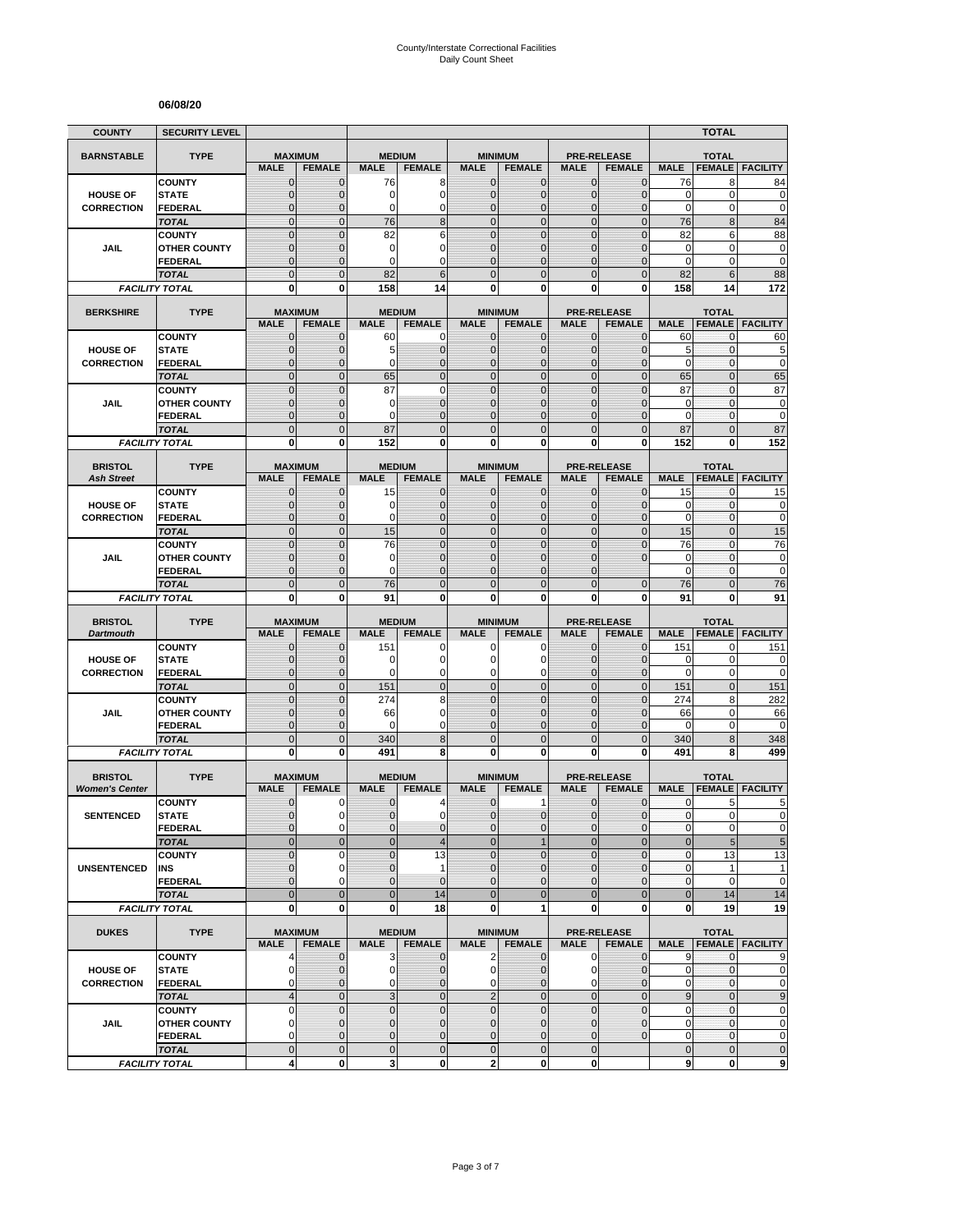# County/Interstate Correctional Facilities Daily Count Sheet

| <b>ESSEX</b>                         | <b>TYPE</b>                           |                                  | <b>MAXIMUM</b>                 | <b>MEDIUM</b>                  |                               | <b>MINIMUM</b>               |                                  |                               | <b>PRE-RELEASE</b>            |                            | <b>TOTAL</b>                 |                               |
|--------------------------------------|---------------------------------------|----------------------------------|--------------------------------|--------------------------------|-------------------------------|------------------------------|----------------------------------|-------------------------------|-------------------------------|----------------------------|------------------------------|-------------------------------|
| <b>Middleton</b>                     |                                       | <b>MALE</b>                      | <b>FEMALE</b>                  | <b>MALE</b>                    | <b>FEMALE</b>                 | <b>MALE</b>                  | <b>FEMALE</b>                    | <b>MALE</b>                   | <b>FEMALE</b>                 | <b>MALE</b>                |                              | <b>FEMALE FACILITY</b>        |
|                                      | <b>COUNTY</b>                         | 0                                | $\mathbf 0$                    | 233                            | 0                             | $\mathbf{0}$                 | $\mathbf{0}$                     | $\mathbf{0}$                  | $\Omega$                      | 233                        | 0                            | 233                           |
| <b>HOUSE OF</b>                      | <b>STATE</b>                          | 0                                | $\mathbf 0$                    | $\Omega$                       | 0                             | $\mathbf 0$                  | $\mathbf{0}$                     | $\mathbf{0}$                  | $\Omega$                      | $\Omega$                   | $\mathbf{0}$                 | 0                             |
| <b>CORRECTION</b>                    | <b>FEDERAL</b>                        | $\Omega$<br>$\mathbf 0$          | $\mathbf 0$<br>$\overline{0}$  | $\Omega$                       | $\overline{0}$<br>$\mathbf 0$ | $\mathbf{0}$<br>$\mathbf{0}$ | $\mathbf{0}$<br>$\mathbf{0}$     | $\mathbf{0}$<br>$\mathbf 0$   | $\Omega$<br>$\overline{0}$    | $\Omega$<br>233            | $\mathbf{0}$<br>$\mathbf{0}$ | $\mathbf 0$<br>233            |
|                                      | <b>TOTAL</b><br><b>COUNTY</b>         | $\mathbf 0$                      | $\mathbf{0}$                   | 233<br>625                     | 0                             | $\mathbf{0}$                 | $\mathbf 0$                      | $\mathbf{0}$                  | $\mathbf 0$                   | 625                        | 0                            | 625                           |
| JAIL                                 | <b>OTHER COUNTY</b>                   | $\mathbf{0}$                     | $\mathbf 0$                    | 0                              | 0                             | $\mathbf{0}$                 | $\Omega$                         | $\mathbf{0}$                  | ſ                             | $\Omega$                   | $\Omega$                     | 0                             |
|                                      | <b>FEDERAL</b>                        | $\mathbf{0}$                     |                                | $\Omega$                       | $\Omega$                      | $\mathbf 0$                  | $\mathbf 0$                      | $\mathbf{0}$                  | $\mathbf 0$                   | $\mathbf 0$                | 0                            | $\mathbf 0$                   |
|                                      | <b>TOTAL</b>                          | $\Omega$                         | $\mathbf 0$                    | 625                            | $\Omega$                      | $\mathbf{0}$                 | $\Omega$                         | $\overline{0}$                | $\Omega$                      | 625                        | $\Omega$                     | 625                           |
|                                      | <b>FACILITY TOTAL</b>                 | 0                                | 0                              | 858                            | O                             | $\bf{0}$                     | 0                                | 0                             | 0                             | 858                        | 0                            | 858                           |
| <b>ESSEX</b>                         | <b>TYPE</b>                           |                                  | <b>MAXIMUM</b>                 |                                | <b>MEDIUM</b>                 |                              | <b>MINIMUM</b>                   |                               | <b>PRE-RELEASE</b>            |                            | <b>TOTAL</b>                 |                               |
| W.I.T.                               |                                       | <b>MALE</b>                      | <b>FEMALE</b>                  | <b>MALE</b>                    | <b>FEMALE</b>                 | <b>MALE</b>                  | <b>FEMALE</b>                    | <b>MALE</b>                   | <b>FEMALE</b>                 | <b>MALE</b>                | <b>FEMALE</b>                | <b>FACILITY</b>               |
|                                      | <b>COUNTY</b>                         | $\mathbf{0}$                     | 0                              | $\mathbf 0$                    | $\mathbf{0}$                  | $\mathbf{0}$                 | $\mathbf{0}$                     | 0                             | 6                             | 0                          | 6                            | 6                             |
| <b>SENTENCED</b>                     | <b>STATE</b>                          | 0                                | $\overline{0}$                 | $\mathbf{0}$                   | 0                             | $\mathbf{0}$                 | $\mathbf{0}$                     | $\mathbf 0$                   | 0                             | $\mathbf{0}$               | $\mathbf 0$                  | 0                             |
|                                      | <b>FEDERAL</b><br><b>TOTAL</b>        | $\overline{0}$<br>$\overline{0}$ | $\mathbf 0$<br>$\overline{0}$  | $\Omega$<br>$\mathbf 0$        | 0<br>$\overline{0}$           | $\mathbf{0}$<br>$\mathbf{0}$ | $\Omega$<br>$\overline{0}$       | $\mathbf 0$<br>$\overline{0}$ | 0<br>6                        | $\Omega$<br>$\mathbf{0}$   | $\mathbf 0$<br>6             | 0<br>6                        |
|                                      | <b>FACILITY TOTAL</b>                 | $\bf{0}$                         | 0                              | $\bf{0}$                       | O                             | $\bf{0}$                     | 0                                | 0                             | 6                             | $\bf{0}$                   | 6                            | 6                             |
|                                      |                                       |                                  |                                |                                |                               |                              |                                  |                               |                               |                            |                              |                               |
| <b>ESSEX</b>                         | <b>TYPE</b>                           |                                  | <b>MAXIMUM</b>                 |                                | <b>MEDIUM</b>                 |                              | <b>MINIMUM</b>                   |                               | <b>PRE-RELEASE</b>            |                            | <b>TOTAL</b>                 |                               |
| LCAC                                 |                                       | <b>MALE</b>                      | <b>FEMALE</b>                  | <b>MALE</b>                    | <b>FEMALE</b>                 | <b>MALE</b>                  | <b>FEMALE</b>                    | <b>MALE</b>                   | <b>FEMALE</b>                 | <b>MALE</b>                | <b>FEMALE</b>                | <b>FACILITY</b>               |
|                                      | <b>COUNTY</b>                         | 0                                | $\mathbf 0$                    | $\mathbf{0}$                   | 0                             | 0                            | $\mathbf{0}$                     | 85                            | $\Omega$                      | 85                         | $\mathbf 0$                  | 85                            |
| <b>HOUSE OF</b>                      | <b>STATE</b>                          | $\Omega$                         | $\mathbf 0$<br>$\overline{0}$  | $\Omega$                       | 0<br>0                        | 1                            | $\Omega$                         | 0<br>$\overline{2}$           | $\sqrt{ }$<br>$\mathcal{C}$   | 1<br>$\overline{2}$        | $\Omega$<br>$\mathbf{0}$     |                               |
| <b>CORRECTION</b>                    | <b>FEDERAL</b><br><b>TOTAL</b>        | 0<br>$\overline{0}$              | $\overline{0}$                 | $\mathbf{0}$<br>$\overline{0}$ | $\overline{0}$                | 0<br>$\overline{1}$          | $\overline{0}$<br>$\overline{0}$ | 87                            | $\overline{0}$                | 88                         | $\Omega$                     | $\overline{\mathbf{c}}$<br>88 |
|                                      | <b>FACILITY TOTAL</b>                 | 0                                | 0                              | 0                              | 0                             | 1                            | 0                                | 87                            | 0                             | 88                         | 0                            | 88                            |
|                                      |                                       |                                  |                                |                                |                               |                              |                                  |                               |                               |                            |                              |                               |
| <b>FRANKLIN</b>                      | <b>TYPE</b>                           |                                  | <b>MAXIMUM</b>                 |                                | <b>MEDIUM</b>                 |                              | <b>MINIMUM</b>                   |                               | <b>PRE-RELEASE</b>            |                            | <b>TOTAL</b>                 |                               |
|                                      |                                       | <b>MALE</b>                      | <b>FEMALE</b>                  | <b>MALE</b>                    | <b>FEMALE</b>                 | <b>MALE</b>                  | <b>FEMALE</b>                    | <b>MALE</b>                   | <b>FEMALE</b>                 | <b>MALE</b>                | <b>FEMALE</b>                | <b>FACILITY</b>               |
|                                      | <b>COUNTY</b>                         | 0                                | 0                              | 54                             | 2                             | $\mathbf{0}$                 | 0                                | 0                             | $\Omega$                      | 54                         | $\overline{2}$               | 56                            |
| <b>HOUSE OF</b><br><b>CORRECTION</b> | <b>OTHER - VT</b><br><b>STATE</b>     | 0<br>0                           | $\overline{0}$<br>$\mathbf 0$  | 0<br>9                         | 0                             | $\mathbf 0$<br>$\mathbf{0}$  | $\Omega$<br>$\Omega$             | $\mathbf 0$<br>0              | $\sqrt{ }$<br>$\sqrt{ }$      | 0<br>9                     | $\mathbf 0$<br>$\mathbf{1}$  | 0<br>10                       |
|                                      | <b>FEDERAL</b>                        | $\mathbf{0}$                     | $\overline{0}$                 | $\Omega$                       | 0                             | $\mathbf{0}$                 | $\mathbf{0}$                     | 0                             | $\overline{0}$                | $\mathbf 0$                | $\mathbf 0$                  | $\mathbf 0$                   |
|                                      | <b>TOTAL</b>                          | $\mathbf 0$                      | $\mathbf{0}$                   | 63                             | 3                             | $\mathbf{0}$                 | $\overline{0}$                   | $\overline{0}$                | $\overline{0}$                | 63                         | 3                            | 66                            |
|                                      | <b>COUNTY</b>                         | $\mathbf 0$                      | $\mathbf 0$                    | 39                             | 3                             | $\mathbf 0$                  | $\mathbf 0$                      | $\mathbf{0}$                  | $\overline{0}$                | 39                         | 3                            | 42                            |
| <b>JAIL</b>                          | <b>OTHER COUNTY</b>                   | $\overline{0}$                   | $\mathbf 0$                    | 21                             | 0                             | $\Omega$                     | $\Omega$                         | $\mathbf 0$                   | $\sqrt{ }$                    | 21                         | $\Omega$                     | $\overline{21}$               |
|                                      | <b>FEDERAL</b>                        | $\overline{0}$                   | $\overline{0}$                 | 0                              | 0                             | $\mathbf{0}$                 | $\mathbf 0$                      | $\mathbf{0}$                  | $\mathbf 0$                   | $\mathbf 0$                | $\mathbf 0$                  | $\mathbf 0$                   |
|                                      | <b>TOTAL</b><br><b>FACILITY TOTAL</b> | $\mathbf 0$<br>0                 | $\mathbf 0$<br>0               | 60<br>123                      | 3<br>6                        | $\mathbf{0}$<br>$\bf{0}$     | $\overline{0}$<br>0              | $\mathbf 0$<br>0              | $\Omega$<br>0                 | 60<br>123                  | 3<br>6                       | 63<br>129                     |
|                                      |                                       |                                  |                                |                                |                               |                              |                                  |                               |                               |                            |                              |                               |
| <b>HAMPDEN</b>                       | <b>TYPE</b>                           |                                  | <b>MAXIMUM</b>                 | <b>MEDIUM</b>                  |                               | <b>MINIMUM</b>               |                                  |                               | <b>PRE-RELEASE</b>            |                            | <b>TOTAL</b>                 |                               |
| <b>HOC/JAIL</b>                      |                                       | <b>MALE</b>                      | <b>FEMALE</b>                  | <b>MALE</b>                    | <b>FEMALE</b>                 | <b>MALE</b>                  | <b>FEMALE</b>                    | <b>MALE</b>                   | <b>FEMALE</b>                 | <b>MALE</b>                | <b>FEMALE</b>                | <b>FACILITY</b>               |
|                                      | <b>COUNTY</b>                         | $\mathbf{0}$                     | 0                              | 154                            | 0                             | 22                           | $\mathbf 0$                      | 0                             | $\Omega$                      | 176                        | $\mathbf 0$                  | 176                           |
| <b>HOUSE OF</b><br><b>CORRECTION</b> | <b>STATE</b><br><b>STATE - ELMO</b>   | $\Omega$                         | $\overline{0}$                 | 30                             | 0                             | 23                           | $\Omega$                         | 3<br>0                        | $\sqrt{ }$<br>$\Omega$        | 56<br>0                    | $\mathbf{0}$<br>$\mathbf{0}$ | 56<br>0                       |
|                                      | <b>FEDERAL</b>                        | $\mathbf{0}$                     | $\mathbf 0$                    | 0                              | 0                             | 0                            | $\mathbf 0$                      | $\mathbf 0$                   | $\overline{0}$                | $\Omega$                   | $\mathbf 0$                  | $\mathbf 0$                   |
|                                      | <b>TOTAL</b>                          | $\mathbf{0}$                     | $\overline{0}$                 | 184                            | $\overline{0}$                | 45                           | $\mathbf{0}$                     | 3                             | $\Omega$                      | 232                        | $\mathbf{0}$                 | 232                           |
|                                      | <b>COUNTY</b>                         | $\Omega$                         | $\overline{0}$                 | 346                            | $\overline{0}$                | $\Omega$                     | $\Omega$                         | $\overline{0}$                | $\Omega$                      | 346                        | $\Omega$                     | 346                           |
| JAIL                                 | <b>OTHER COUNTY</b>                   | 0                                | $\mathbf 0$                    | 0                              | 0                             | $\mathbf{0}$                 | $\Omega$                         | $\mathbf 0$                   | $\Omega$                      | $\mathbf 0$                | $\mathbf{0}$                 | $\mathbf 0$                   |
|                                      | <b>FEDERAL</b>                        | $\Omega$                         | $\Omega$                       | 6                              | O                             |                              | $\Omega$                         | $\mathbf 0$                   | $\Omega$                      | 7                          | $\Omega$                     | 7                             |
|                                      | <b>TOTAL</b>                          | $\overline{0}$                   | $\sqrt{ }$                     | 352                            | $\overline{0}$                |                              | $\Omega$                         | $\overline{0}$                |                               | 353                        |                              | 353                           |
|                                      | <b>FACILITY TOTAL</b>                 | $\mathbf{0}$                     | 0                              | 536                            | 0                             | 46                           | 0                                | 3                             | $\boldsymbol{0}$              | 585                        | 0                            | 585                           |
| <b>HAMPDEN</b>                       | <b>TYPE</b>                           |                                  | <b>MAXIMUM</b>                 |                                | <b>MEDIUM</b>                 |                              | <b>MINIMUM</b>                   |                               | PRE-RELEASE                   |                            | <b>TOTAL</b>                 |                               |
| <b>WMCAC</b>                         |                                       | <b>MALE</b>                      | <b>FEMALE</b>                  | <b>MALE</b>                    | <b>FEMALE</b>                 | <b>MALE</b>                  | <b>FEMALE</b>                    | <b>MALE</b>                   | <b>FEMALE</b>                 | <b>MALE</b>                |                              | <b>FEMALE FACILITY</b>        |
|                                      | <b>COUNTY</b>                         | 0                                | $\mathbf 0$                    | $\mathbf{0}$                   | 0                             | 8                            | 0                                | $\mathbf 0$                   | $\mathbf 0$                   | 8                          | 0                            | 8                             |
| <b>HOUSE OF</b>                      | <b>STATE</b>                          | 0                                | $\mathbf{0}$<br>$\overline{0}$ | $\overline{0}$                 | 0                             | $\mathbf 0$<br>$\mathbf 0$   | 0                                | $\mathbf{0}$                  | $\mathbf{0}$                  | $\mathbf 0$<br>$\mathbf 0$ | $\mathbf 0$<br>$\mathbf 0$   | $\pmb{0}$                     |
| <b>CORRECTION</b>                    | <b>FEDERAL</b><br><b>TOTAL</b>        | 0<br>$\mathbf 0$                 | $\mathbf 0$                    | $\overline{0}$<br>$\mathbf{0}$ | 0<br>$\mathbf 0$              | $\infty$                     | 0<br>$\mathbf 0$                 | 0<br>$\mathbf 0$              | $\overline{0}$<br>$\mathbf 0$ | 8                          | $\mathbf 0$                  | $\pmb{0}$<br>8                |
|                                      | <b>FACILITY TOTAL</b>                 | 0                                | 0                              | $\mathbf{0}$                   | 0                             | 8                            | 0                                | 0                             | $\mathbf 0$                   | 8                          | $\mathbf 0$                  | 8                             |
|                                      |                                       |                                  |                                |                                |                               |                              |                                  |                               |                               |                            |                              |                               |
| <b>HAMPDEN</b>                       | <b>TYPE</b>                           |                                  | <b>MAXIMUM</b>                 |                                | <b>MEDIUM</b>                 |                              | <b>MINIMUM</b>                   |                               | <b>PRE-RELEASE</b>            |                            | <b>TOTAL</b>                 |                               |
| <b>Women's Center</b>                |                                       | <b>MALE</b>                      | <b>FEMALE</b>                  | <b>MALE</b>                    | <b>FEMALE</b>                 | <b>MALE</b>                  | <b>FEMALE</b>                    | <b>MALE</b>                   | <b>FEMALE</b>                 | <b>MALE</b>                |                              | <b>FEMALE FACILITY</b>        |
| <b>HOUSE OF</b>                      | <b>COUNTY</b>                         | 0<br>$\mathbf{0}$                | 0<br>$\mathbf 0$               | 0                              | 11                            | $\bf{0}$<br>$\mathbf{0}$     | 7<br>1                           | 0<br>$\mathbf 0$              | 0<br>1                        | 0<br>$\mathbf{0}$          | 18                           | <u>18</u>                     |
|                                      | <b>STATE</b><br><b>FEDERAL</b>        | 0                                | 0                              | $\mathbf 0$<br>0               | 4<br>0                        | $\mathbf 0$                  | 0                                | $\mathbf{0}$                  | 0                             | $\mathbf 0$                | 6<br>$\mathbf 0$             | 6<br>$\mathbf 0$              |
|                                      | <b>TOTAL</b>                          | $\mathbf{0}$                     | $\mathbf{0}$                   | $\overline{0}$                 | 15                            | $\overline{0}$               | 8                                | $\mathbf{0}$                  | $\overline{1}$                | $\overline{0}$             | 24                           | 24                            |
|                                      | <b>COUNTY</b>                         | $\mathbf 0$                      | $\mathbf 0$                    | $\Omega$                       | 32                            | $\mathbf{0}$                 | $\Omega$                         | $\overline{0}$                | $\overline{0}$                | $\mathbf 0$                | 32                           | 32                            |
| JAIL                                 | <b>OTHER COUNTY</b>                   | $\overline{0}$                   | 0                              | $\mathbf{0}$                   | $\mathbf 0$                   | $\mathbf{0}$                 | $\mathbf{0}$                     | $\mathbf{0}$                  | $\Omega$                      | $\mathbf 0$                | $\mathbf 0$                  | 0                             |
|                                      |                                       |                                  |                                | $\mathbf{0}$                   |                               |                              |                                  |                               | $\overline{0}$                |                            |                              | $\pmb{0}$                     |
|                                      | <b>FEDERAL</b>                        | 0                                | 0                              |                                | 0                             | $\mathbf 0$                  | $\mathbf{0}$                     | 0                             |                               | $\mathbf 0$                | $\mathbf 0$                  |                               |
|                                      | <b>TOTAL</b><br><b>FACILITY TOTAL</b> | $\mathbf{0}$<br>0                | $\mathbf 0$<br>0               | $\overline{0}$<br>$\pmb{0}$    | 32<br>47                      | $\bf{0}$<br>$\mathbf 0$      | $\mathbf 0$<br>8                 | $\bf{0}$<br>$\mathbf{0}$      | $\pmb{0}$<br>1                | $\mathbf{0}$<br>$\pmb{0}$  | 32<br>56                     | 32<br>56                      |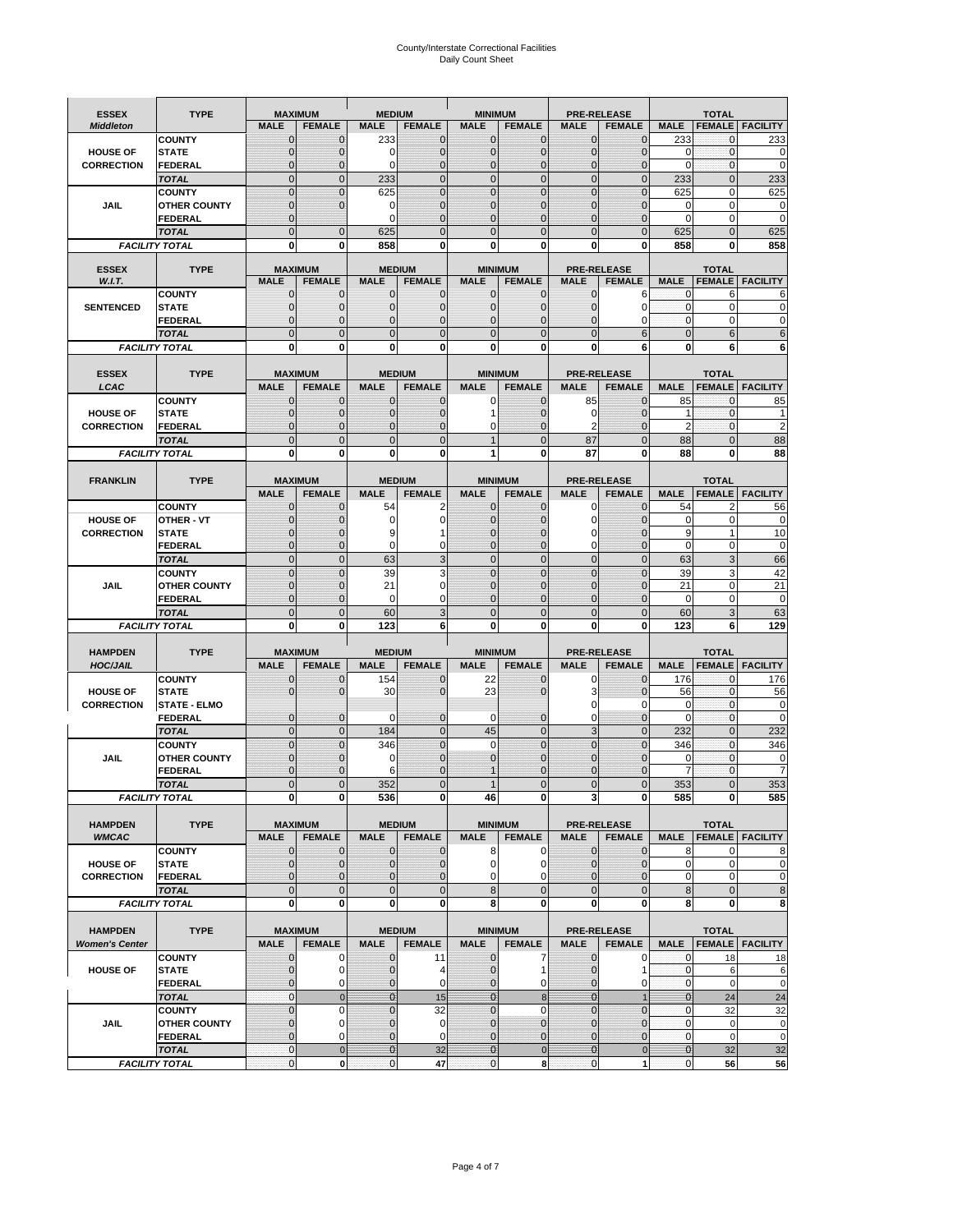| <b>HAMPSHIRE</b>                     | <b>TYPE</b>                   |                             | <b>MAXIMUM</b>                  |                            | <b>MEDIUM</b>                  |                               | <b>MINIMUM</b>                   | <b>PRE-RELEASE</b>                |                            |                            | <b>TOTAL</b>                  |                          |
|--------------------------------------|-------------------------------|-----------------------------|---------------------------------|----------------------------|--------------------------------|-------------------------------|----------------------------------|-----------------------------------|----------------------------|----------------------------|-------------------------------|--------------------------|
|                                      |                               | <b>MALE</b>                 | <b>FEMALE</b>                   | <b>MALE</b>                | <b>FEMALE</b>                  | <b>MALE</b>                   | <b>FEMALE</b>                    | <b>MALE</b>                       | <b>FEMALE</b>              | <b>MALE</b>                | <b>FEMALE</b>                 | <b>FACILITY</b>          |
|                                      | <b>COUNTY</b>                 | $\mathbf{0}$                | $\mathbf 0$                     | 37                         | $\mathbf 0$                    | 6                             | $\mathbf{0}$                     | 8                                 | $\overline{0}$             | 51                         | 0                             | 51                       |
| <b>HOUSE OF</b>                      | <b>STATE</b>                  | $\mathbf 0$                 | 0                               | 4                          | 0                              | $\mathbf 0$                   | $\overline{0}$                   | 5                                 | $\mathbf 0$                | 9                          | $\mathbf{0}$                  | 9                        |
| <b>CORRECTION</b>                    | FEDERAL                       | $\mathbf 0$                 | $\mathbf 0$                     | 0                          | $\mathbf 0$                    | $\mathbf 0$                   | $\mathbf 0$                      | $\mathbf{0}$                      | $\overline{0}$             | $\mathbf 0$                | $\mathbf{0}$                  | 0                        |
|                                      | <b>TOTAL</b>                  | $\mathbf{0}$                | $\overline{0}$                  | 41                         | $\mathbf 0$                    | $6\phantom{1}$                | $\overline{0}$                   | 13                                |                            | 60                         | $\pmb{0}$                     | 60                       |
|                                      | <b>COUNTY</b>                 |                             | $\mathbf 0$                     | 59                         | $\mathbf 0$                    | $\overline{0}$                | $\overline{0}$                   | $\mathbf 0$                       | $\mathbf 0$                | 59                         | $\mathbf 0$                   | 59                       |
| <b>JAIL</b>                          | <b>OTHER COUNTY</b>           | 0                           | $\mathbf 0$                     | $\mathbf 0$                | $\pmb{0}$                      | $\mathbf{0}$                  | $\mathbf 0$                      | 0                                 | $\mathbf 0$                | $\mathbf 0$                | $\mathbf{0}$                  | 0                        |
|                                      | <b>FEDERAL</b>                | $\mathbf{0}$                | $\mathbf 0$                     | 3                          | 0                              | $\overline{0}$                | $\mathbf{0}$                     | $\overline{0}$                    | $\overline{0}$             | 3                          | $\mathbf{0}$                  | 3                        |
|                                      | <b>TOTAL</b>                  | $\mathbf{0}$                | $\mathbf 0$                     | 62                         | $\overline{0}$                 | $\overline{0}$                | $\overline{0}$                   | $\mathbf 0$                       |                            | 62                         | $\mathbf 0$                   | 62                       |
|                                      | <b>FACILITY TOTAL</b>         | 0                           | 0                               | 103                        | 0                              | 6                             | 0                                | 13                                |                            | 122                        | 0                             | 122                      |
|                                      |                               |                             |                                 |                            |                                |                               |                                  |                                   |                            |                            |                               |                          |
| <b>MIDDLESEX</b><br>E. Cambridge     | <b>TYPE</b>                   | <b>MALE</b>                 | <b>MAXIMUM</b><br><b>FEMALE</b> | <b>MALE</b>                | <b>MEDIUM</b><br><b>FEMALE</b> | <b>MALE</b>                   | <b>MINIMUM</b><br><b>FEMALE</b>  | <b>PRE-RELEASE</b><br><b>MALE</b> | <b>FEMALE</b>              | <b>MALE</b>                | <b>TOTAL</b><br><b>FEMALE</b> | <b>FACILITY</b>          |
|                                      | <b>COUNTY</b>                 | $\mathbf 0$                 | $\mathbf 0$                     | 0                          | 0                              | 0                             | $\mathbf 0$                      | 0                                 | 0                          | $\mathbf{0}$               | 0                             |                          |
| <b>HOUSE OF</b>                      | <b>STATE</b>                  | $\mathbf{0}$                | 0                               | $\mathbf 0$                | 0                              | $\mathbf 0$                   | $\overline{0}$                   | 0                                 | $\overline{0}$             | $\pmb{0}$                  | $\mathbf 0$                   | 0                        |
| <b>CORRECTION</b>                    | <b>FEDERAL</b>                | $\mathbf 0$                 | $\mathbf 0$                     | $\mathbf 0$                | $\mathbf 0$                    | $\mathbf 0$                   | $\mathbf 0$                      | $\mathbf 0$                       | $\overline{0}$             | $\mathbf{0}$               | $\mathbf 0$                   | 0                        |
|                                      | <b>TOTAL</b>                  | $\mathbf{0}$                | $\overline{0}$                  | $\overline{0}$             | $\mathbf{0}$                   | $\mathbf{0}$                  | $\mathbf 0$                      | $\mathbf{0}$                      | $\overline{0}$             | $\pmb{0}$                  | $\mathbf{0}$                  | $\mathbf 0$              |
|                                      | <b>COUNTY</b>                 | $\mathbf{0}$                | $\mathbf 0$                     | $\mathbf 0$                | $\mathbf 0$                    | $\mathbf{0}$                  | $\mathbf{0}$                     | $\mathbf{0}$                      | $\mathbf 0$                | $\bf 0$                    | $\pmb{0}$                     | 0                        |
| JAIL                                 | <b>OTHER COUNTY</b>           | $\mathbf{0}$                | $\mathbf 0$                     | $\mathbf 0$                | $\mathbf 0$                    | $\mathbf{0}$                  | $\Omega$                         | $\mathbf{0}$                      | $\mathbf 0$                | $\mathbf{0}$               | $\mathbf{0}$                  | 0                        |
|                                      | <b>FEDERAL</b>                | $\mathbf{0}$                | $\mathbf{0}$                    | $\mathbf{0}$               | $\mathbf{0}$                   | $\mathbf 0$                   | $\mathbf{0}$                     | $\pmb{0}$                         | $\mathbf 0$                | $\mathbf{0}$               | $\pmb{0}$                     | 0                        |
|                                      | <b>TOTAL</b>                  | $\mathbf{0}$                | $\overline{0}$                  | $\mathbf{0}$               | $\mathbf 0$                    | $\mathbf{0}$                  | $\mathbf 0$                      | $\mathbf{0}$                      | $\overline{0}$             | $\mathbf 0$                | $\mathbf 0$                   | $\overline{0}$           |
|                                      | <b>FACILITY TOTAL</b>         | 0                           | 0                               | $\mathbf 0$                | 0                              | 0                             | $\mathbf{0}$                     | $\bf{0}$                          | 0                          | 0                          | 0                             | O                        |
|                                      |                               |                             |                                 |                            |                                |                               |                                  |                                   |                            |                            |                               |                          |
| <b>MIDDLESEX</b><br><b>Billerica</b> | <b>TYPE</b>                   | <b>MALE</b>                 | <b>MAXIMUM</b><br><b>FEMALE</b> | <b>MALE</b>                | <b>MEDIUM</b><br><b>FEMALE</b> | <b>MALE</b>                   | <b>MINIMUM</b><br><b>FEMALE</b>  | <b>PRE-RELEASE</b><br><b>MALE</b> | <b>FEMALE</b>              | <b>MALE</b>                | <b>TOTAL</b><br><b>FEMALE</b> | <b>FACILITY</b>          |
|                                      | <b>COUNTY</b>                 | 0                           | $\mathbf 0$                     | 136                        | $\mathbf{0}$                   | 21                            | $\mathbf{0}$                     | 30                                | $\overline{0}$             | 187                        | 0                             | 187                      |
| <b>HOUSE OF</b>                      | <b>STATE</b>                  | 0                           | $\overline{0}$                  | 0                          | $\mathbf{0}$                   | 0                             | $\mathbf{0}$                     | 0                                 | $\overline{0}$             | 0                          | $\mathbf 0$                   | 0                        |
| <b>CORRECTION</b>                    | <b>FEDERAL</b>                | 0                           | $\mathbf 0$                     | $\mathbf 0$                | $\mathbf{0}$                   | 0                             | $\mathbf{0}$                     | $\mathbf 0$                       | $\mathbf 0$                | $\mathbf 0$                | $\pmb{0}$                     | 0                        |
|                                      | <b>TOTAL</b>                  | $\mathbf{0}$                | $\overline{0}$                  | 136                        | $\mathbf{0}$                   | 21                            | $\mathbf 0$                      | 30                                | $\overline{0}$             | 187                        | $\mathbf{0}$                  | 187                      |
|                                      | <b>COUNTY</b>                 | $\mathbf 0$                 | $\overline{0}$                  | 373                        | $\overline{0}$                 | $\mathbf 0$                   | $\overline{0}$                   | $\mathbf 0$                       | $\overline{0}$             | 373                        | $\mathbf 0$                   | 373                      |
| <b>JAIL</b>                          | <b>OTHER COUNTY</b>           | 0                           | 0                               | $\mathbf 0$                | 0                              | $\mathbf{0}$                  | $\overline{0}$                   | 0                                 | 0                          | 0                          | 0                             | 0                        |
|                                      | <b>FEDERAL</b>                | 0                           | $\overline{0}$                  | $\Omega$                   | $\mathbf 0$                    | $\overline{0}$                | $\overline{0}$                   | 0                                 | $\overline{0}$             | $\mathbf 0$                | $\mathbf{0}$                  | 0                        |
|                                      | <b>TOTAL</b>                  | $\mathbf{0}$                | $\mathbf 0$                     | 373                        | $\mathbf 0$                    | $\overline{0}$                | $\mathbf 0$                      | $\mathbf{0}$                      | $\mathbf 0$                | 373                        | $\mathbf 0$                   | 373                      |
|                                      | <b>FACILITY TOTAL</b>         |                             | 0                               | 509                        | 0                              | 21                            | 0                                | 30                                | 0                          | 560                        | 0                             | 560                      |
|                                      |                               |                             |                                 |                            |                                |                               |                                  |                                   |                            |                            |                               |                          |
|                                      |                               |                             |                                 |                            |                                |                               |                                  |                                   |                            |                            |                               |                          |
| <b>NORFOLK</b>                       | <b>TYPE</b>                   |                             | <b>MAXIMUM</b>                  |                            | <b>MEDIUM</b>                  |                               | <b>MINIMUM</b>                   | <b>PRE-RELEASE</b>                |                            |                            | <b>TOTAL</b>                  |                          |
| Dedham / RT 128                      |                               | <b>MALE</b>                 | <b>FEMALE</b>                   | <b>MALE</b>                | <b>FEMALE</b>                  | <b>MALE</b>                   | <b>FEMALE</b>                    | <b>MALE</b>                       | <b>FEMALE</b>              | <b>MALE</b>                | <b>FEMALE</b>                 | <b>FACILITY</b>          |
|                                      | <b>COUNTY</b>                 | $\mathbf{0}$                | $\mathbf 0$                     | 92                         | $\mathbf{0}$                   | 0                             | $\mathbf{0}$                     | 17                                | $\overline{0}$             | 109                        | 0                             | 109                      |
| <b>HOUSE OF</b>                      | <b>STATE</b>                  | $\mathbf{0}$                | $\overline{0}$                  | $\mathbf 0$                | $\overline{0}$                 | $\mathbf 0$                   | $\mathbf{0}$                     | 0                                 | $\overline{0}$             | 0                          | $\mathbf 0$                   |                          |
| <b>CORRECTION</b>                    | <b>FEDERAL</b>                | 0<br>$\mathbf{0}$           | 0<br>$\mathbf 0$                | 0                          | 0<br>$\overline{0}$            | 0<br>$\mathbf 0$              | $\overline{0}$<br>$\overline{0}$ | 0<br>17                           | 0<br>$\overline{0}$        | 0<br>109                   | 0<br>$\mathbf{0}$             | 0<br>109                 |
|                                      | <b>TOTAL</b><br><b>COUNTY</b> | $\mathbf{0}$                | $\overline{0}$                  | 92<br>154                  | $\overline{0}$                 | $\overline{0}$                | $\overline{0}$                   | $\mathbf 0$                       | $\overline{0}$             | 154                        | $\mathbf 0$                   | 154                      |
| <b>JAIL</b>                          | INS                           | $\mathbf 0$                 | 0                               | 0                          | 0                              | $\mathbf{0}$                  | $\overline{0}$                   | 0                                 | 0                          | 0                          | 0                             | 0                        |
|                                      | FEDERAL                       | $\mathbf{0}$                | $\overline{0}$                  | 51                         | $\overline{0}$                 | $\overline{0}$                | $\overline{0}$                   | $\overline{0}$                    | $\mathbf 0$                | 51                         | $\mathbf{0}$                  | 51                       |
|                                      | <b>TOTAL</b>                  | $\mathbf 0$                 | $\overline{0}$                  | 205                        | $\overline{0}$                 | $\overline{0}$                | $\overline{0}$                   | $\overline{0}$                    | $\overline{0}$             | 205                        | $\overline{0}$                | 205                      |
|                                      | <b>FACILITY TOTAL</b>         | 0                           | 0                               | 297                        | 0                              | 0                             | $\mathbf 0$                      | 17                                | 0                          | 314                        | 0                             | 314                      |
|                                      |                               |                             |                                 |                            |                                |                               |                                  |                                   |                            |                            |                               |                          |
| <b>NORFOLK</b>                       | <b>TYPE</b>                   |                             | <b>MAXIMUM</b>                  |                            | <b>MEDIUM</b>                  |                               | <b>MINIMUM</b>                   | <b>PRE-RELEASE</b>                |                            |                            | <b>TOTAL</b>                  |                          |
| <b>Braintree</b>                     |                               | <b>MALE</b>                 | <b>FEMALE</b>                   | <b>MALE</b>                | <b>FEMALE</b>                  | <b>MALE</b>                   | <b>FEMALE</b>                    | <b>MALE</b>                       | <b>FEMALE</b>              | <b>MALE</b>                | <b>FEMALE</b>                 | <b>FACILITY</b>          |
|                                      | <b>COUNTY</b>                 | 0                           | $\mathbf 0$                     | $\mathbf 0$                | 0                              | 0                             | $\mathbf{0}$                     | 0                                 | 0                          | 0                          | 0                             | 0                        |
| <b>HOUSE OF</b>                      | <b>STATE</b>                  | $\mathbf{0}$                | $\mathbf{0}$                    | $\mathbf{O}$               | $\overline{0}$                 | $\mathbf{0}$                  | $\overline{0}$                   | $\mathbf{0}$                      | $\overline{0}$             | $\mathbf{0}$               | $\mathbf{O}$                  | 0                        |
| <b>CORRECTION</b>                    | FEDERAL<br><b>TOTAL</b>       | $\mathbf 0$<br>$\pmb{0}$    | 0<br>$\mathbf 0$                | $\mathbf 0$<br>$\mathbf 0$ | $\mathbf 0$<br>$\mathbf 0$     | $\mathbf 0$<br>$\mathbf{0}$   | $\mathbf{0}$<br>$\mathbf 0$      | 0<br>$\mathbf 0$                  | $\mathbf 0$<br>$\pmb{0}$   | $\mathbf 0$<br>$\mathbf 0$ | $\mathbf 0$<br>$\pmb{0}$      | 0<br>$\mathbf 0$         |
|                                      | <b>FACILITY TOTAL</b>         | $\mathbf 0$                 | 0                               | $\mathbf{0}$               | 0                              | 0                             | <sub>0</sub>                     | $\mathbf 0$                       | 0                          | $\mathbf 0$                | $\mathbf 0$                   | $\mathbf{0}$             |
|                                      |                               |                             |                                 |                            |                                |                               |                                  |                                   |                            |                            |                               |                          |
| <b>PLYMOUTH</b>                      | <b>TYPE</b>                   |                             | <b>MAXIMUM</b>                  |                            | <b>MEDIUM</b>                  |                               | <b>MINIMUM</b>                   |                                   | <b>PRE-RELEASE</b>         |                            | <b>TOTAL</b>                  |                          |
|                                      |                               | <b>MALE</b>                 | <b>FEMALE</b>                   | <b>MALE</b>                | <b>FEMALE</b>                  | <b>MALE</b>                   | <b>FEMALE</b>                    | <b>MALE</b>                       | <b>FEMALE</b>              | <b>MALE</b>                |                               | <b>FEMALE</b>   FACILITY |
|                                      | <b>COUNTY</b>                 | $\mathbf{0}$                | $\mathbf{0}$                    | 93                         | $\mathbf 0$                    | 0                             | $\mathbf{O}$                     | $\mathbf 0$                       | $\mathbf{0}$               | 93                         | $\mathbf 0$                   | 93                       |
| <b>HOUSE OF</b>                      | <b>STATE</b>                  | $\mathbf 0$                 | $\mathbf 0$                     | 47                         | $\pmb{0}$                      | $\pmb{0}$                     | $\mathbf 0$                      | $\mathbf 0$                       | $\overline{0}$             | 47                         | $\mathbf 0$                   | 47                       |
| <b>CORRECTION</b>                    | <b>FEDERAL</b>                | $\mathbf{0}$                | $\mathbf 0$                     | $\mathbf 0$                | $\mathbf 0$                    | $\mathbf 0$                   | $\mathbf{0}$                     | 0                                 | $\overline{0}$             | $\mathbf 0$                | $\mathbf 0$                   | $\mathbf 0$              |
|                                      | <b>DYS</b>                    | $\pmb{0}$                   | $\mathbf{0}$                    | 0                          | $\pmb{0}$                      | $\mathbf 0$                   | $\overline{0}$                   | $\mathbf 0$                       | $\mathbf 0$                | $\mathbf 0$                | $\overline{0}$                | $\mathbf 0$              |
|                                      | <b>TOTAL</b>                  | $\mathbf 0$                 | $\mathbf 0$                     | 140                        | $\mathbf 0$                    | $\mathbf 0$                   | $\mathbf 0$                      | $\mathbf 0$                       | $\pmb{0}$                  | 140                        | $\mathbf{0}$                  | 140                      |
|                                      | <b>COUNTY</b>                 | $\pmb{0}$                   | $\mathbf 0$                     | 150                        | $\mathbf 0$                    | $\mathbf{0}$                  | $\overline{0}$                   | $\mathbf 0$                       | $\pmb{0}$                  | 150                        | $\mathbf 0$                   | 150                      |
| JAIL                                 | <b>OTHER COUNTY</b>           | $\mathbf{0}$                | $\mathbf 0$                     | 160                        | $\pmb{0}$                      | $\mathbf 0$                   | $\overline{0}$                   | 0                                 | $\mathbf 0$                | 160                        | $\mathbf 0$                   | 160                      |
|                                      | <b>FEDERAL</b><br>52A's       | $\mathbf 0$<br>$\mathbf{0}$ | $\mathbf 0$<br>$\mathbf 0$      | 155<br>0                   | 0<br>$\mathbf{0}$              | $\mathbf 0$<br>$\overline{0}$ | $\mathbf 0$<br>$\overline{0}$    | $\mathbf 0$<br>$\mathbf 0$        | $\mathbf 0$<br>$\mathbf 0$ | 155<br>$\mathbf 0$         | $\mathbf{0}$<br>$\mathbf{0}$  | 155<br>$\mathbf 0$       |
|                                      | Non 52A's                     | $\mathbf 0$                 | $\mathbf{0}$                    | 0                          | 0                              | $\mathbf 0$                   | $\overline{0}$                   | $\mathbf 0$                       | $\mathbf 0$                | $\mathbf 0$                | $\mathbf 0$                   | $\mathbf 0$              |
|                                      | <b>TOTAL</b>                  | $\mathbf 0$                 | $\mathbf 0$                     | 465                        | $\overline{0}$                 | $\mathbf 0$                   | $\overline{0}$                   | $\mathbf 0$                       | $\pmb{0}$                  | 465                        | $\pmb{0}$                     | 465                      |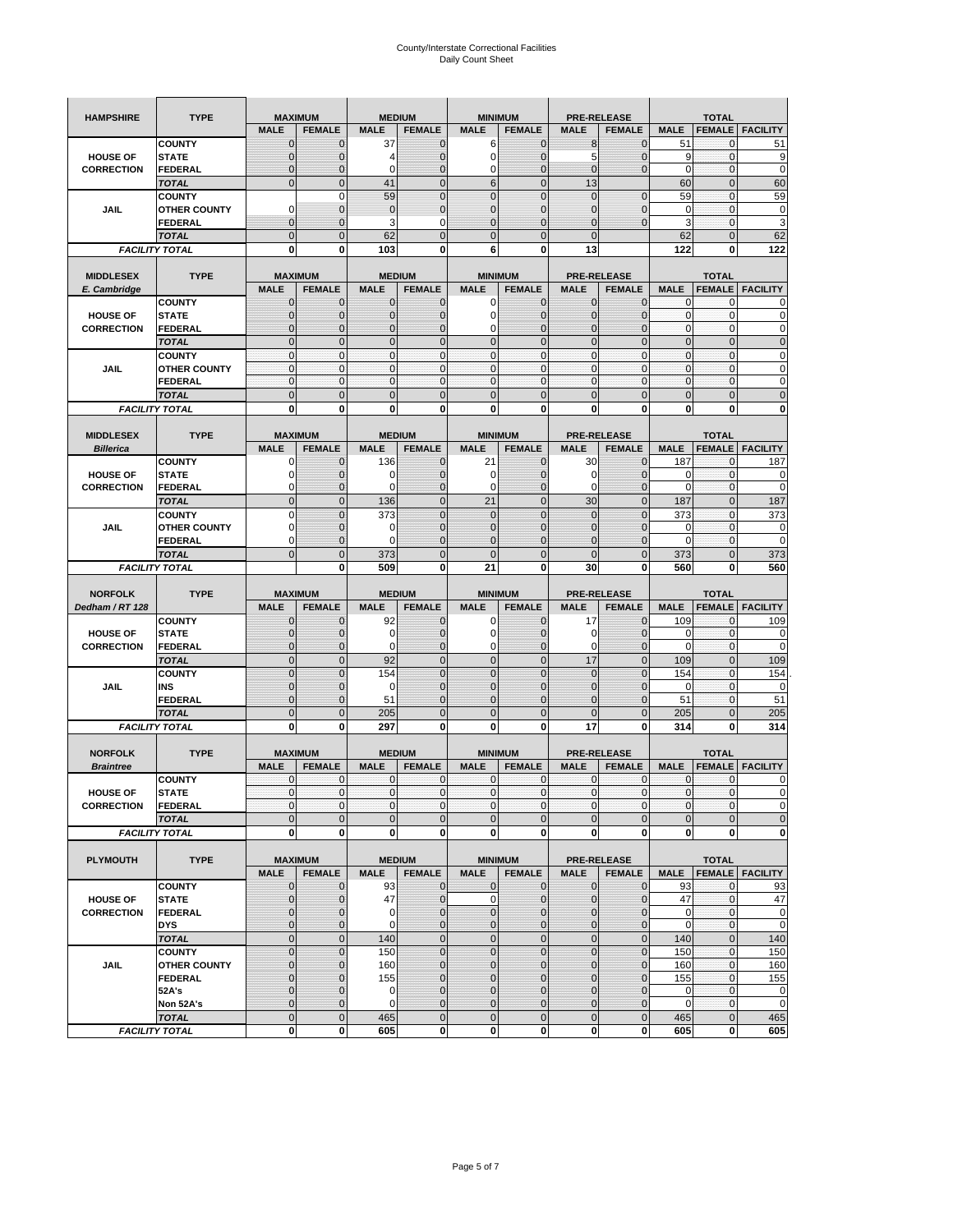# County/Interstate Correctional Facilities Daily Count Sheet

| <b>SUFFOLK</b>        | <b>TYPE</b>           |                              | <b>MAXIMUM</b> |             | <b>MEDIUM</b>  | <b>MINIMUM</b> |               |                | <b>PRE-RELEASE</b> |             | <b>TOTAL</b>  |                 |
|-----------------------|-----------------------|------------------------------|----------------|-------------|----------------|----------------|---------------|----------------|--------------------|-------------|---------------|-----------------|
| <b>Nashua Street</b>  |                       | <b>MALE</b>                  | <b>FEMALE</b>  | <b>MALE</b> | <b>FEMALE</b>  | <b>MALE</b>    | <b>FEMALE</b> | <b>MALE</b>    | <b>FEMALE</b>      | <b>MALE</b> | <b>FEMALE</b> | <b>FACILITY</b> |
|                       | <b>COUNTY</b>         | $\Omega$                     | $\mathbf{0}$   | 416         | 3              | $\mathbf{0}$   | $\Omega$      | $\mathbf{0}$   | $\Omega$           | 416         | 3             | 419             |
| JAIL                  | <b>OTHER COUNTY</b>   | $\Omega$                     | $\Omega$       | $\Omega$    | 0              | $\Omega$       | $\Omega$      | $\Omega$       | $\Omega$           | $\Omega$    | $\Omega$      | 0               |
|                       | <b>FEDERAL</b>        | $\mathbf{0}$                 | $\mathbf{0}$   | 0           | 0              | $\mathbf{0}$   | $\mathbf{0}$  | $\mathbf 0$    | $\mathbf{0}$       | $\Omega$    | 0             | 0               |
|                       | <b>TOTAL</b>          | $\Omega$                     | $\Omega$       | 416         | $\overline{3}$ | $\overline{0}$ | $\Omega$      | $\Omega$       | $\Omega$           | 416         | 3             | 419             |
|                       | <b>FACILITY TOTAL</b> | 0                            | $\mathbf{0}$   | 416         | 3              | $\mathbf{0}$   | $\bf{0}$      | $\mathbf{0}$   | 0                  | 416         | 3             | 419             |
|                       |                       |                              |                |             |                |                |               |                |                    |             |               |                 |
| <b>SUFFOLK</b>        | <b>TYPE</b>           |                              | <b>MAXIMUM</b> |             | <b>MEDIUM</b>  | <b>MINIMUM</b> |               |                | <b>PRE-RELEASE</b> |             | <b>TOTAL</b>  |                 |
| South Bay             |                       | <b>MALE</b>                  | <b>FEMALE</b>  | <b>MALE</b> | <b>FEMALE</b>  | <b>MALE</b>    | <b>FEMALE</b> | <b>MALE</b>    | <b>FEMALE</b>      | <b>MALE</b> | <b>FEMALE</b> | <b>FACILITY</b> |
|                       | <b>COUNTY</b>         | $\Omega$                     | $\mathbf{0}$   | 338         | 116            | $\mathbf{0}$   | $\mathbf{0}$  | 4              |                    | 342         | 117           | 459             |
| <b>HOUSE OF</b>       | <b>STATE</b>          |                              | $\overline{0}$ | $\Omega$    |                | $\Omega$       | O             | $\Omega$       | $\Omega$           | $\Omega$    |               | 1               |
| <b>CORRECTION</b>     | <b>FEDERAL</b>        | $\Omega$                     | $\overline{0}$ | 0           | $\Omega$       | $\mathbf{0}$   | $\mathbf{0}$  | $\Omega$       | 0                  | $\Omega$    | $\Omega$      | $\Omega$        |
|                       | <b>TOTAL</b>          | $\Omega$                     | $\overline{0}$ | 338         | 117            | $\mathbf 0$    | $\mathbf{0}$  | $\overline{4}$ | $\mathbf{1}$       | 342         | 118           | 460             |
|                       | <b>FACILITY TOTAL</b> | 0                            | 0              | 338         | 117            | $\mathbf{0}$   | 0             | 4              | 1                  | 342         | 118           | 460             |
|                       |                       |                              |                |             |                |                |               |                |                    |             |               |                 |
| <b>WORCESTER</b>      |                       |                              | <b>MAXIMUM</b> |             | <b>MEDIUM</b>  | <b>MINIMUM</b> |               |                | <b>PRE-RELEASE</b> |             | <b>TOTAL</b>  |                 |
|                       |                       | <b>MALE</b>                  | <b>FEMALE</b>  | <b>MALE</b> | <b>FEMALE</b>  | <b>MALE</b>    | <b>FEMALE</b> | <b>MALE</b>    | <b>FEMALE</b>      | <b>MALE</b> | <b>FEMALE</b> | <b>FACILITY</b> |
|                       | <b>COUNTY</b>         |                              |                |             |                |                |               |                |                    | 206         | $\Omega$      | 206             |
| <b>HOUSE OF</b>       | <b>STATE</b>          |                              |                |             |                |                |               |                |                    | 0           | 0             | 0               |
| <b>CORRECTION</b>     | FEDERAL               |                              |                |             |                |                |               |                |                    | $\Omega$    | $\Omega$      | 0               |
|                       | <b>TOTAL</b>          | $\Omega$                     | $\mathbf{0}$   | $\Omega$    | $\mathbf 0$    | $\mathbf{0}$   | $\mathbf{0}$  | $\mathbf{0}$   | $\Omega$           | 206         | $\mathbf{0}$  | 206             |
|                       | <b>COUNTY</b>         |                              |                |             |                |                |               |                |                    | 299         | $\Omega$      | 299             |
| <b>JAIL</b>           | <b>OTHER COUNTY</b>   |                              |                |             |                |                |               |                |                    | $\Omega$    | $\Omega$      | 0               |
|                       | FEDERAL               |                              |                |             |                |                |               |                |                    | $\Omega$    | $\Omega$      | $\mathbf 0$     |
|                       | <b>TOTAL</b>          | $\cap$                       | $\Omega$       | $\Omega$    | $\mathbf{0}$   | $\mathbf{0}$   | $\Omega$      | $\Omega$       | $\Omega$           | 299         | $\Omega$      | 299             |
|                       | <b>FACILITY TOTAL</b> | $\Omega$                     | 0              | $\Omega$    | 0              | $\mathbf{0}$   | $\bf{0}$      | $\mathbf 0$    | 0                  | 505         | O             | 505             |
|                       |                       |                              |                |             |                |                |               |                |                    |             |               |                 |
| <b>FEDERAL BUREAU</b> |                       | <b>STATE</b>                 |                |             |                |                |               |                |                    |             |               |                 |
| OF PRISONS            | <b>TYPE</b>           | <b>TOTAL</b>                 | 11             |             |                |                |               |                |                    |             |               |                 |
| <b>DYS</b>            | <b>TYPE</b>           | <b>STATE</b><br><b>TOTAL</b> | $\mathbf{1}$   |             |                |                |               |                |                    |             |               |                 |
|                       |                       |                              |                |             |                |                |               |                |                    |             |               |                 |
|                       |                       | <b>STATE</b>                 |                |             |                |                |               |                |                    |             |               |                 |

\*Data for county facilities is provided by the MA County Sheriffs.